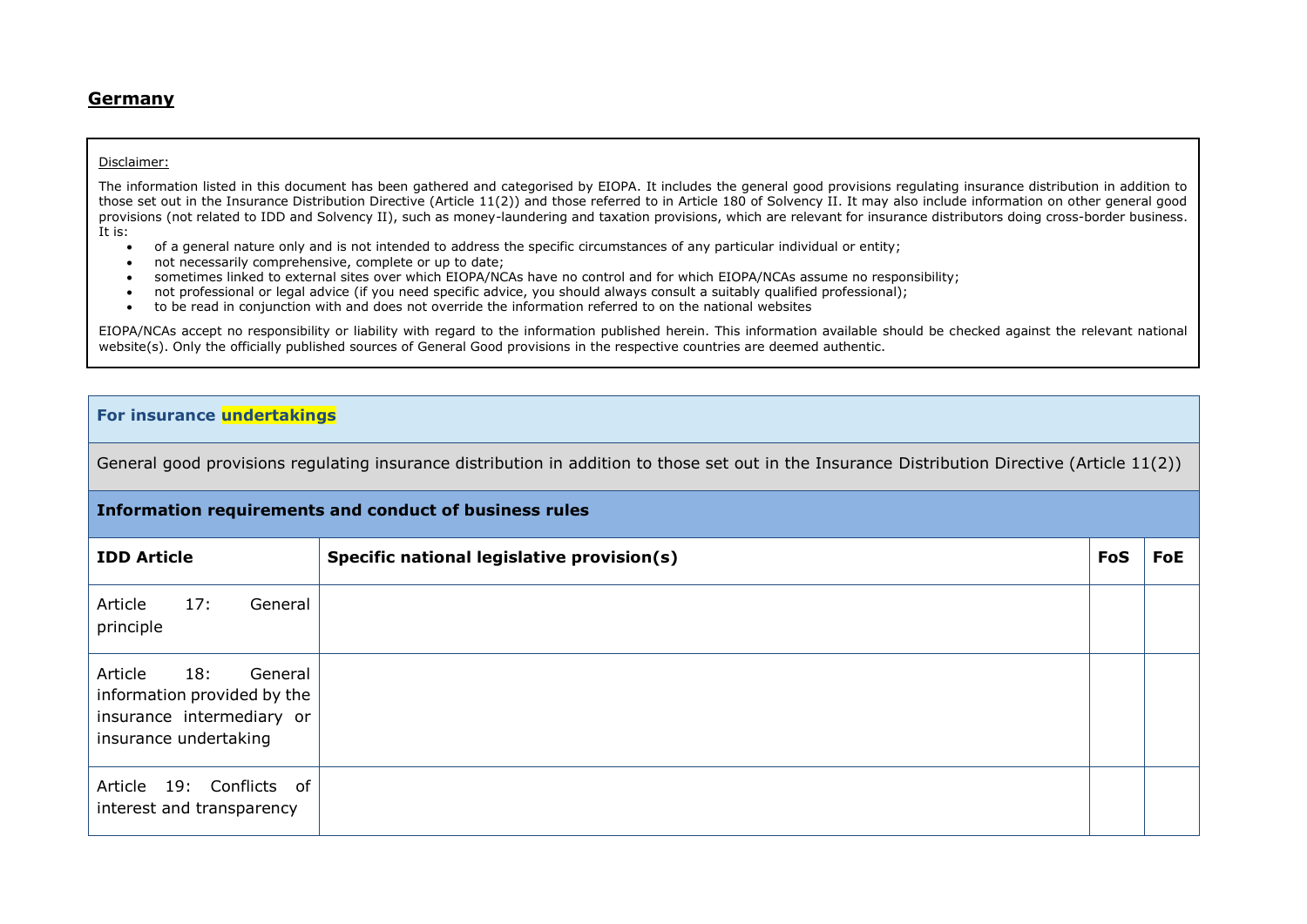| Article 20: Advice, and<br>standards for sales where<br>no advice is given         |                                                                                                                                                                                                                                                                                                                                                                                                                                                                                                                                                                                          |              |
|------------------------------------------------------------------------------------|------------------------------------------------------------------------------------------------------------------------------------------------------------------------------------------------------------------------------------------------------------------------------------------------------------------------------------------------------------------------------------------------------------------------------------------------------------------------------------------------------------------------------------------------------------------------------------------|--------------|
| Article 21: Information<br>provided<br>by<br>ancillary<br>insurance intermediaries |                                                                                                                                                                                                                                                                                                                                                                                                                                                                                                                                                                                          |              |
| Information<br>22:<br>Article<br>exemptions and flexibility<br>clause              |                                                                                                                                                                                                                                                                                                                                                                                                                                                                                                                                                                                          |              |
| Information<br>Article<br>23:<br>conditions                                        |                                                                                                                                                                                                                                                                                                                                                                                                                                                                                                                                                                                          |              |
| Article 24: Cross-selling                                                          | Section 7a para. 5 of the Insurance Contract Act (Versicherungsvertragsgesetz – VVG) $ $ X<br>If payment protection insurance (PPI) is offered as an ancillary product or as part of a package<br>or the same agreement, the policyholders must be informed again in text form of their right of<br>revocation, within one week of submission of their contractual agreement for the insurance<br>product. The product information sheet must be provided to the policyholder again with this<br>information. The revocation period does not commence before receipt of these documents. | $\mathsf{X}$ |
| 25:<br>Product<br>Article<br>oversight and governance<br>requirements              |                                                                                                                                                                                                                                                                                                                                                                                                                                                                                                                                                                                          |              |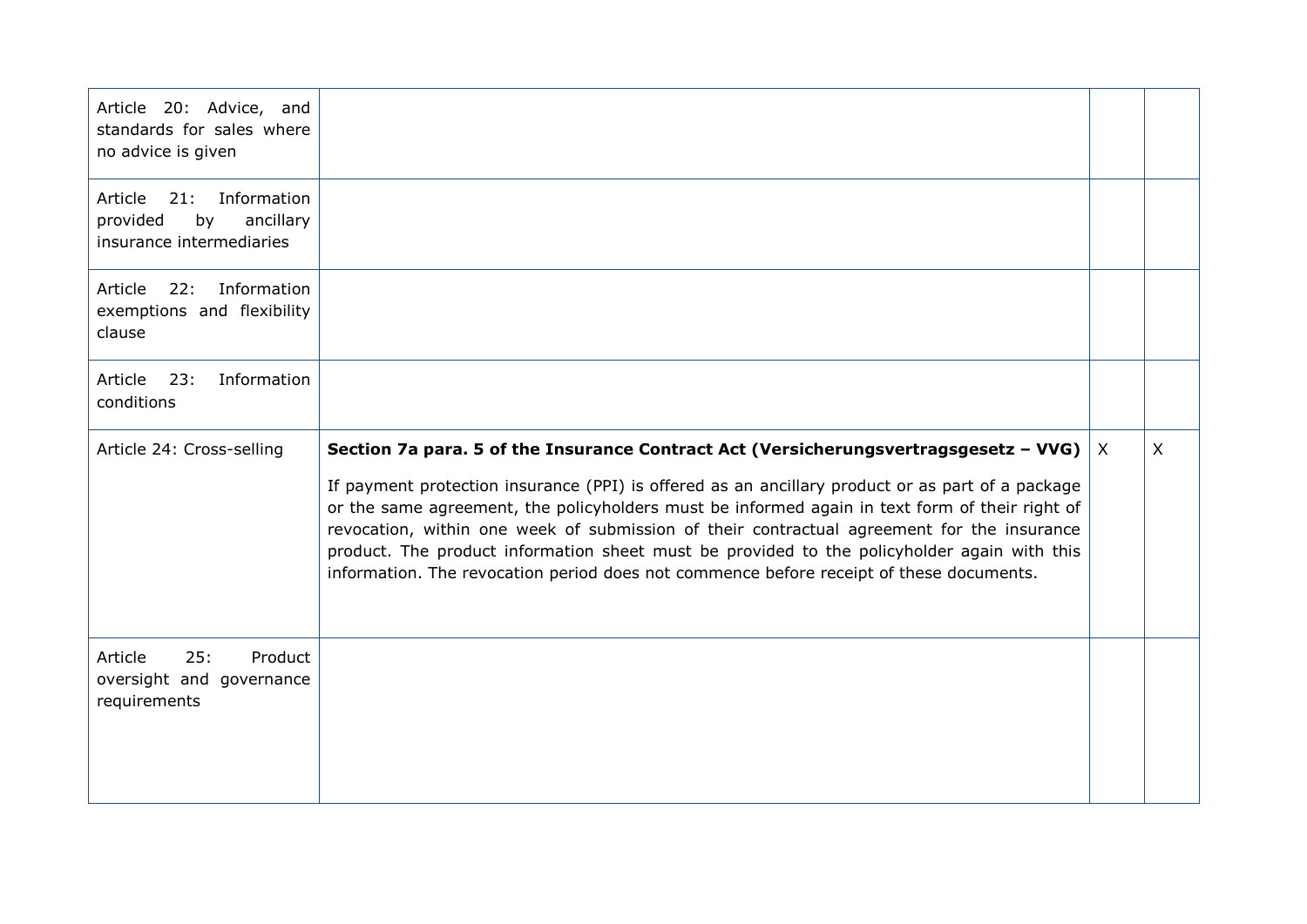| Additional requirements in relation to insurance-based investment products |                                                                                                                                                                                           |            |          |
|----------------------------------------------------------------------------|-------------------------------------------------------------------------------------------------------------------------------------------------------------------------------------------|------------|----------|
| <b>IDD Article</b>                                                         | Specific national legislative provision(s)                                                                                                                                                | <b>FoS</b> | FoE      |
| 26:<br>Scope<br>Article<br>of<br>additional requirements                   |                                                                                                                                                                                           |            |          |
| Article 27: Prevention of<br>conflicts of interest                         |                                                                                                                                                                                           |            |          |
| Article 28: Conflicts of<br>interest                                       |                                                                                                                                                                                           |            |          |
| Article 29: Information to<br>customers                                    | Regulation on Information Obligations for Insurance Contracts (Verordnung über<br>Informationspflichten bei Versicherungsverträgen (VVG-Informationspflichtenverord-<br>nung - VVG-InfoV) | $\sf X$    | $\times$ |
|                                                                            | It is a whole, independent regulation that includes additional provisions on information obligations<br>for life insurers.                                                                |            |          |
| Article 30: Assessment of<br>suitability and                               |                                                                                                                                                                                           |            |          |
| appropriateness and<br>reporting to customers                              |                                                                                                                                                                                           |            |          |
|                                                                            |                                                                                                                                                                                           |            |          |
|                                                                            |                                                                                                                                                                                           |            |          |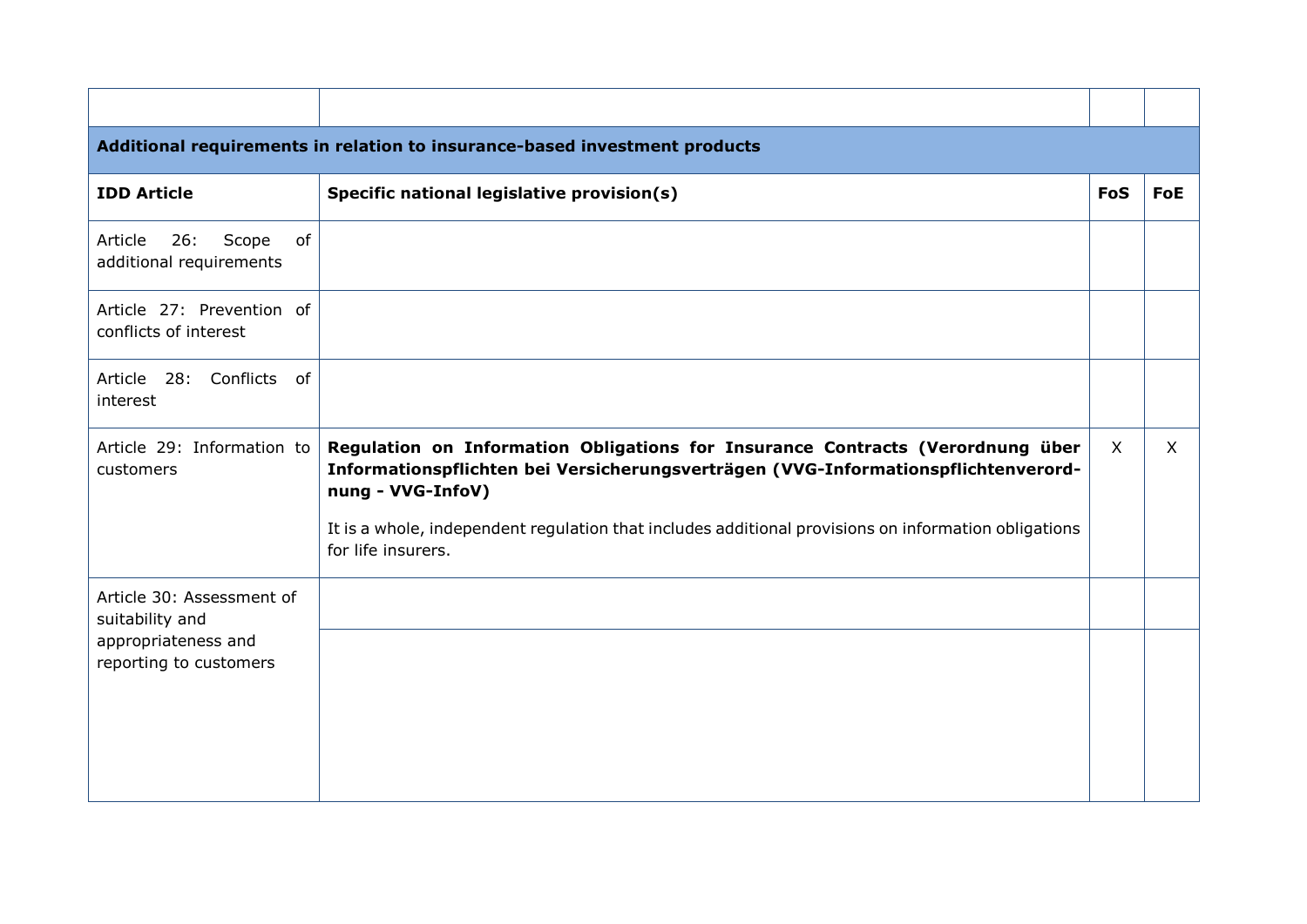| Scope, registration and organisational requirements            |                                                                                                                                                                                                                                                                                                                                                        |            |              |
|----------------------------------------------------------------|--------------------------------------------------------------------------------------------------------------------------------------------------------------------------------------------------------------------------------------------------------------------------------------------------------------------------------------------------------|------------|--------------|
| <b>IDD Article</b>                                             | Specific national legislative provision(s)                                                                                                                                                                                                                                                                                                             | FoS        | FoE          |
| Article 1: Scope                                               |                                                                                                                                                                                                                                                                                                                                                        |            |              |
|                                                                |                                                                                                                                                                                                                                                                                                                                                        |            |              |
| Article 2: Definitions                                         |                                                                                                                                                                                                                                                                                                                                                        |            |              |
| Article 3: Registration                                        |                                                                                                                                                                                                                                                                                                                                                        |            |              |
| Article 10: Professional and<br>organisational<br>requirements |                                                                                                                                                                                                                                                                                                                                                        |            |              |
| Article 14: Complaints                                         |                                                                                                                                                                                                                                                                                                                                                        |            |              |
| <b>Other themes</b>                                            |                                                                                                                                                                                                                                                                                                                                                        |            |              |
| <b>IDD Article</b>                                             | Specific national legislative provision(s)                                                                                                                                                                                                                                                                                                             | <b>FoS</b> | FoE          |
| Not applicable                                                 | Section 48b German Insurance Supervision Act (Versicherungsaufsichtsgesetz -VAG)<br>Insurance undertakings and insurance intermediaries within the meaning of section 59 (1) of the<br>Insurance Contract Act are prohibited from granting or promising special allowances to<br>policyholders, insureds or beneficiaries under an insurance contract. | X.         | $\mathsf{X}$ |
| Not applicable                                                 | Section 48c German Insurance Supervision Act (Versicherungsaufsichtsgesetz -VAG)<br>As soon as the insurance advisor informs the insurance undertaking that he has concluded a<br>contract to the policyholder with insurance benefits that do not mean a benefit to the insurance                                                                     | X.         | $\mathsf{X}$ |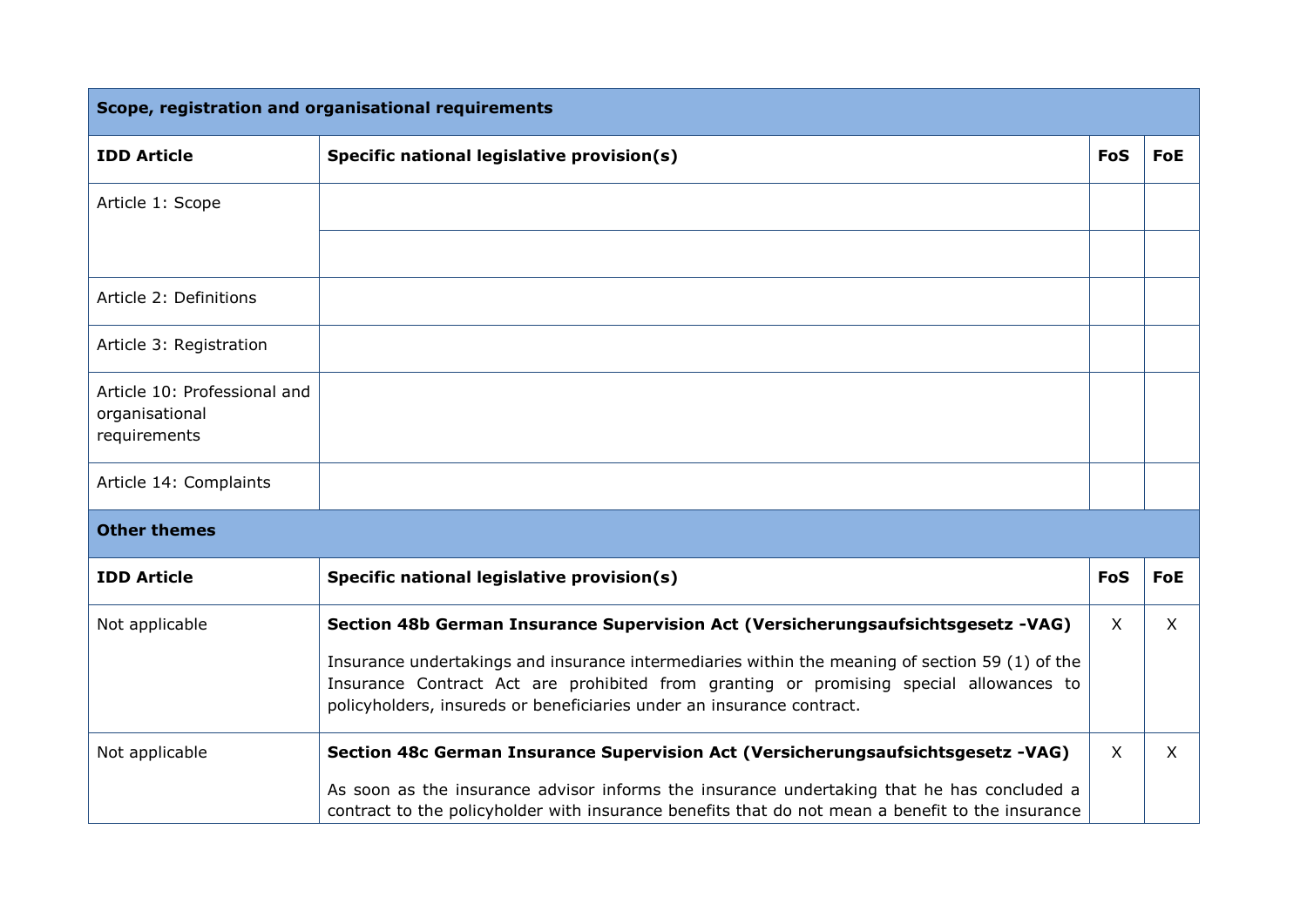|                                                                                                                                                                                                    | contract (gross rate), the insurance undertaking is obliged to transfer the benefit to the<br>policyholder without delay.                                                                                                                                                                                                                                                                                                                                                                                                                                                                                                                                                                                                            |            |            |
|----------------------------------------------------------------------------------------------------------------------------------------------------------------------------------------------------|--------------------------------------------------------------------------------------------------------------------------------------------------------------------------------------------------------------------------------------------------------------------------------------------------------------------------------------------------------------------------------------------------------------------------------------------------------------------------------------------------------------------------------------------------------------------------------------------------------------------------------------------------------------------------------------------------------------------------------------|------------|------------|
| Not applicable                                                                                                                                                                                     | Section 7d of the Insurance Contract Act (Versicherungsvertragsgesetz - VVG)<br>The policyholder of a group insurance policy for payment protection insurance has an insurer's<br>advisory and information obligations towards the insured party. The insured person has the rights<br>of a policyholder, in particular the right of revocation. Information on this right of revocation is<br>to be sent again in text form one week after submission of the contractual agreement. The<br>product information sheet must be provided again with this information. The revocation period<br>does not commence before receipt of these documents.                                                                                    |            |            |
| General good provisions referred to in Article 180 of Solvency II                                                                                                                                  |                                                                                                                                                                                                                                                                                                                                                                                                                                                                                                                                                                                                                                                                                                                                      |            |            |
| <b>Solvency II Article</b>                                                                                                                                                                         | Specific national legislative provision(s)                                                                                                                                                                                                                                                                                                                                                                                                                                                                                                                                                                                                                                                                                           | <b>FoS</b> | <b>FoE</b> |
| Not applicable                                                                                                                                                                                     | BaFin continuously informs the supervisory authorities of the other EU/EEA member states of<br>such legal provisions that insurance companies domiciled in these states have to follow if carrying<br>out business activities through a branch or by the provision of services (business activity pursuant<br>to Section 61 (1) VAG) and the compliance with which is monitored by BaFin in the exercise of<br>supervision, with the exception of financial supervision. You can find these General Good<br>provisions here:<br>https://www.bafin.de/SharedDocs/Veroeffentlichungen/DE/Merkblatt/VA/mb 110308 zulassun<br>g eu liste vorschriftenallgemeininteresse va.html;jsessionid=8B28CA467F5796B199EEC5C6B<br>D331CB2.2 cid361 |            |            |
| Other general good provisions (not related to IDD and Solvency II), such as money-laundering and taxation provisions, which are relevant<br>for insurance distributors doing cross-border business |                                                                                                                                                                                                                                                                                                                                                                                                                                                                                                                                                                                                                                                                                                                                      |            |            |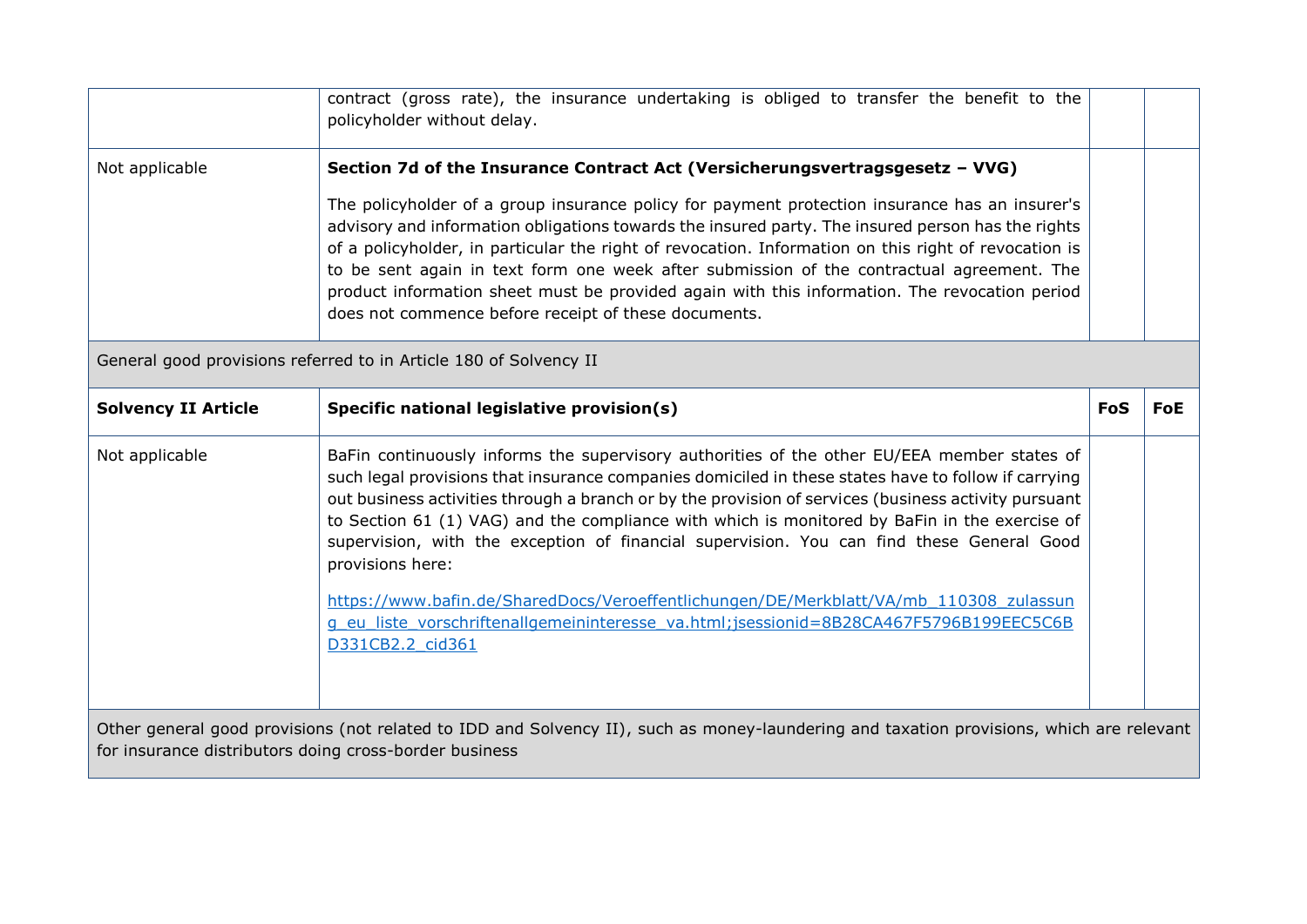| <b>Underlying Article from</b><br>legislation,<br>EU<br>-if<br>applicable | Specific national legislative provision(s) and or links to the relevant websites of the $ F$ oS<br>Ministries where further information on the rules can be found                                                                                                                                                                                                                                                                                                                                                            | FoE |
|---------------------------------------------------------------------------|------------------------------------------------------------------------------------------------------------------------------------------------------------------------------------------------------------------------------------------------------------------------------------------------------------------------------------------------------------------------------------------------------------------------------------------------------------------------------------------------------------------------------|-----|
|                                                                           | BaFin continuously informs the supervisory authorities of the other EU/EEA member states of<br>such legal provisions that insurance companies domiciled in these states have to follow if carrying<br>out business activities through a branch or by the provision of services (business activity pursuant<br>to Section 61 (1) VAG) and the compliance with which is monitored by BaFin in the exercise of<br>supervision, with the exception of financial supervision. You can find these General Good<br>provisions here: |     |
|                                                                           | https://www.bafin.de/SharedDocs/Veroeffentlichungen/DE/Merkblatt/VA/mb 110308 zulassun<br>g eu liste vorschriftenallgemeininteresse va.html; jsessionid=8B28CA467F5796B199EEC5C6B<br>D331CB2.2 cid361                                                                                                                                                                                                                                                                                                                        |     |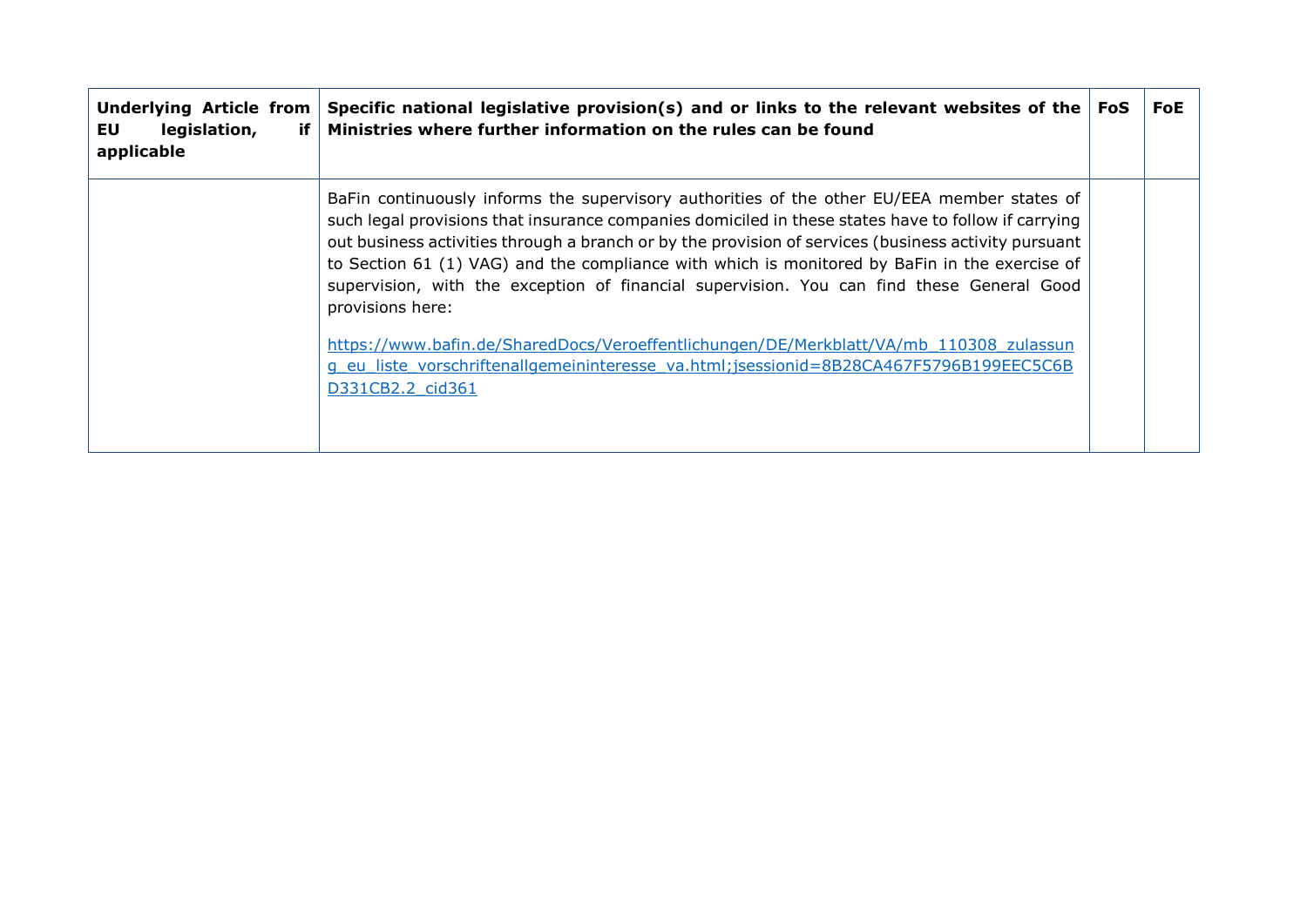## **For insurance intermediaries**

General good provisions regulating insurance distribution in addition to those set out in the Insurance Distribution Directive (Article 11(2))

# **Information requirements and conduct of business rules IDD** Article **Specific national legislative provision(s) <b>FoS FoE** Article 17: General principle Article 18: General information provided by the insurance intermediary or insurance undertaking Article 19: Conflicts of interest and transparency Article 20: Advice, and standards for sales where no advice is given Article 21: Information provided by ancillary insurance intermediaries Article 22: Information exemptions and flexibility clause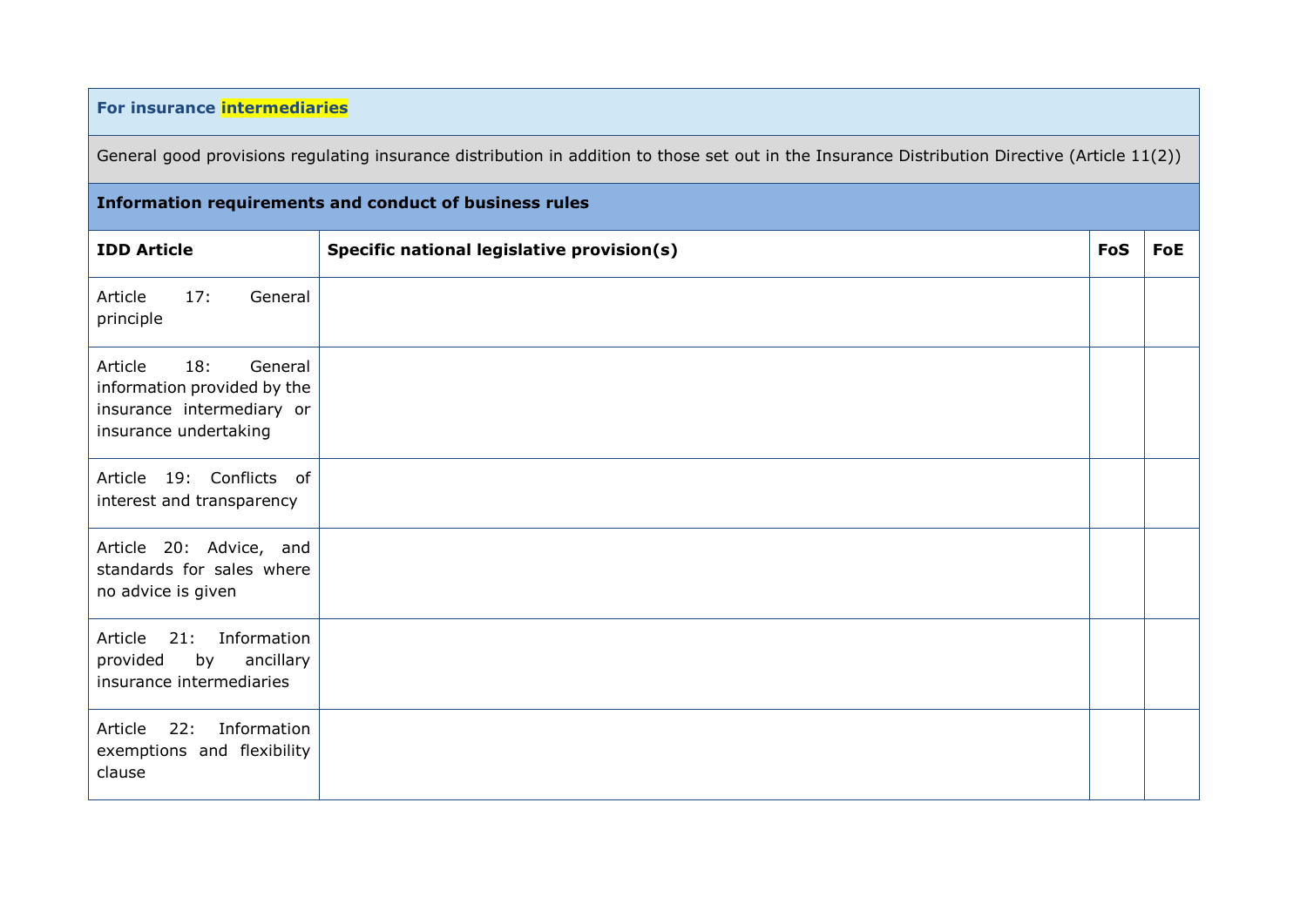| 23:<br>Information<br>Article<br>conditions                           |                                                                            |            |            |
|-----------------------------------------------------------------------|----------------------------------------------------------------------------|------------|------------|
| Article 24: Cross-selling                                             |                                                                            |            |            |
| 25:<br>Product<br>Article<br>oversight and governance<br>requirements |                                                                            |            |            |
|                                                                       | Additional requirements in relation to insurance-based investment products |            |            |
| <b>IDD Article</b>                                                    | Specific national legislative provision(s)                                 | <b>FoS</b> | <b>FoE</b> |
| 26:<br>Scope<br>Article<br>of<br>additional requirements              |                                                                            |            |            |
| Article 27: Prevention of<br>conflicts of interest                    |                                                                            |            |            |
|                                                                       |                                                                            |            |            |
| Article 28: Conflicts of<br>interest                                  |                                                                            |            |            |
| Article 29: Information to<br>customers                               |                                                                            |            |            |
| Article 30: Assessment of<br>suitability<br>and                       |                                                                            |            |            |
| appropriateness<br>and<br>reporting to customers                      |                                                                            |            |            |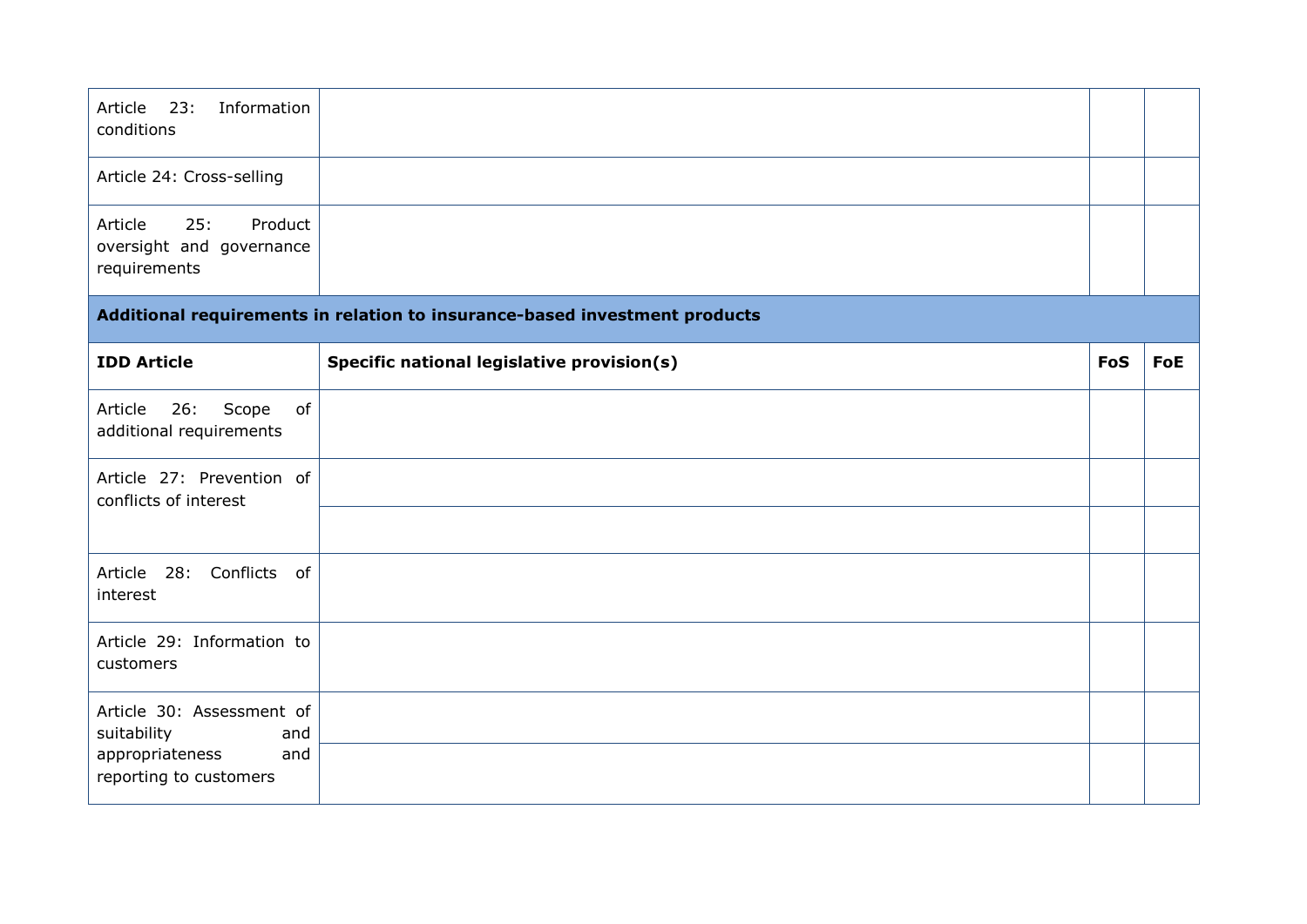| Scope, registration and organisational requirements            |                                                                                                                                                                                                                                                                    |              |              |
|----------------------------------------------------------------|--------------------------------------------------------------------------------------------------------------------------------------------------------------------------------------------------------------------------------------------------------------------|--------------|--------------|
| <b>IDD Article</b>                                             | Specific national legislative provision(s)                                                                                                                                                                                                                         | <b>FoS</b>   | <b>FoE</b>   |
| Article 1: Scope                                               |                                                                                                                                                                                                                                                                    |              |              |
|                                                                |                                                                                                                                                                                                                                                                    |              |              |
|                                                                |                                                                                                                                                                                                                                                                    |              |              |
| Article 2: Definitions                                         |                                                                                                                                                                                                                                                                    |              |              |
| Article 3: Registration                                        |                                                                                                                                                                                                                                                                    |              |              |
| Article 10: Professional and<br>organisational<br>requirements |                                                                                                                                                                                                                                                                    |              |              |
| Article 14: Complaints                                         |                                                                                                                                                                                                                                                                    |              |              |
| <b>Other themes</b>                                            |                                                                                                                                                                                                                                                                    |              |              |
| <b>IDD Article</b>                                             | Specific national legislative provision(s)                                                                                                                                                                                                                         | <b>FoS</b>   | <b>FoE</b>   |
| Not applicable                                                 | Section 34d para. 1 (6,7) German Trade Regulation (Gewerbeordnung -GewO)<br>together<br>with<br><b>Section</b><br>48 <b>b</b><br><b>Insurance</b><br><b>Supervision</b><br><b>German</b><br>Act<br>(Versicherungsaufsichtsgesetz-VAG)                              | $\mathsf{x}$ | $\mathsf{x}$ |
|                                                                | Insurance undertakings and insurance intermediaries within the meaning of section 59 (1) of the<br>Insurance Contract Act are prohibited from granting or promising special allowances to<br>policyholders, insureds or beneficiaries under an insurance contract. |              |              |